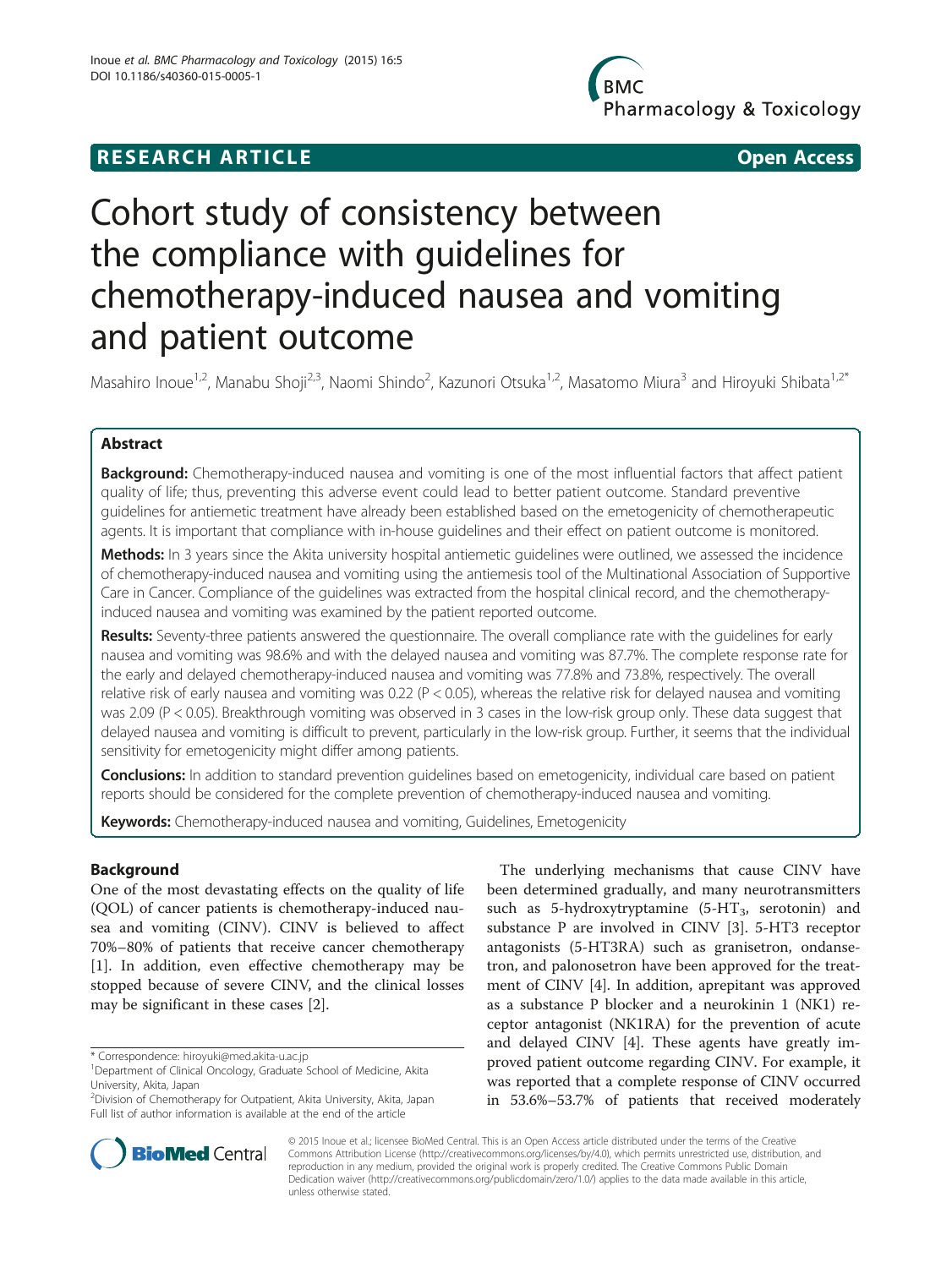emetogenic chemotherapy using palonosetron plus dexamethasone (DEX) [[5](#page-5-0)]. It was also reported that, among patients receiving cisplatin-based chemotherapy, the advantage achieved by the use of aprepitant was 20 percentage points [\[6](#page-5-0)].

Since the Multinational Association of Supportive Care in Cancer (MASCC) released their antiemetic guidelines in 1998, the American Society of Clinical Oncology (ASCO) and the National Comprehensive Cancer Network (NCCN) also released guidelines for the prevention and treatment of CINV [[7\]](#page-5-0). Antiemetic strategies primarily using 5-HT3RA, NK1RA, and DEX have been established and recommended based on four emetogenicities (high, moderate, low, and minimal risk) for each chemotherapeutic agent [\[7](#page-5-0)]. In individual institutions, in-house guidelines for the prevention and treatment of CINV according to the MASCC, ASCO, and NCCN guidelines have been created and implemented, including in our hospital. Added to these guidelines, it is very important to monitor both patient outcome and their compliance with the guidelines [[8\]](#page-5-0). However, because awareness of the occurrence of CINV depends only on patient declarations, it is difficult to know the severity of the CINV without patient-reported outcomes. In the current study, we assessed the consistency between the CINV compliance guidelines set in 2010 in Akita University Hospital and the outcome of patients visiting the Division of Chemotherapy for Outpatients. In this observational study, we revealed that the individual monitoring of CINV, even in low-risk emetogenicity patients, is very important to improve patient QOL during chemotherapy.

### Methods

Patients who visited the Division of Chemotherapy for Outpatients, Akita University Hospital, between November 2013 and March 2014 were asked about their early and delayed CINV using the Japanese version of the MASCC Antiemesis Tool (MAT) [\[9\]](#page-5-0), which was administered at a usual medical examination using a questionnaire. The grade of nausea was rated from 1 to 10 (1, minimum; 10, maximum), and the number of times of vomiting was recorded by the patients themselves. Questions were asked at any time during treatment, but only once for each patient. Conducted chemotherapeutic and anti-emetic agents were extracted from electronic clinical record of hospital, and the compliance of guideline was examined. Further, comparison was made between the patient reported outcome and the compliance of guideline (Figure 1). Stat Mate III (ATMS, Tokyo, Japan) was used to calculate the relative risk. The level of statistical significance was set as  $P < 0.05$ . This retrospective study was approved by the Ethics Committee of the School of Medicine of Akita University. Written informed consent for participation in the study was obtained from participants.



### Results and discussion **Patients**

The patients included 36 males and 37 females aged 28– 79 years, with a median age of 62 years (Table 1). The patients were diagnosed with the malignancies listed in Table 1. Colorectal cancer was most frequent (16/73), followed by breast (13/73), lung (9/73), and gastric cancers (9/73). All participants were diagnosed as suitable for chemotherapy as outpatients, without any clinical signs of brain metastasis or intestinal obstructions. The performance status of all participants was below 2, according to the Eastern Cooperative Oncology Group. The detailed clinical information such as clinical stages,

| Number of participant        | 73             |
|------------------------------|----------------|
| Age (median)                 | 28-79 (62)     |
| Male: Female                 | 36:37          |
| Chemotherapy naïve patients  | 3              |
| <b>Primary leasion</b>       |                |
| Esophageal cancer            | $\mathfrak{D}$ |
| <b>Gastric cancer</b>        | 9              |
| Colorectal cancer            | 16             |
| <b>Bile duct carcinoma</b>   | 1              |
| <b>Pancreatic cancer</b>     | 7              |
| <b>Breast cancer</b>         | 13             |
| Lung cancer                  | 9              |
| Malignant lymphoma           | 3              |
| Acute lymphoblastic leukemia | 1              |
| Malignant myeloma            | $\mathfrak{D}$ |
| Prostate cancer              | 5              |
| Renal cell carcinoma         | 1              |
| Cancer of unknown primary    | 4              |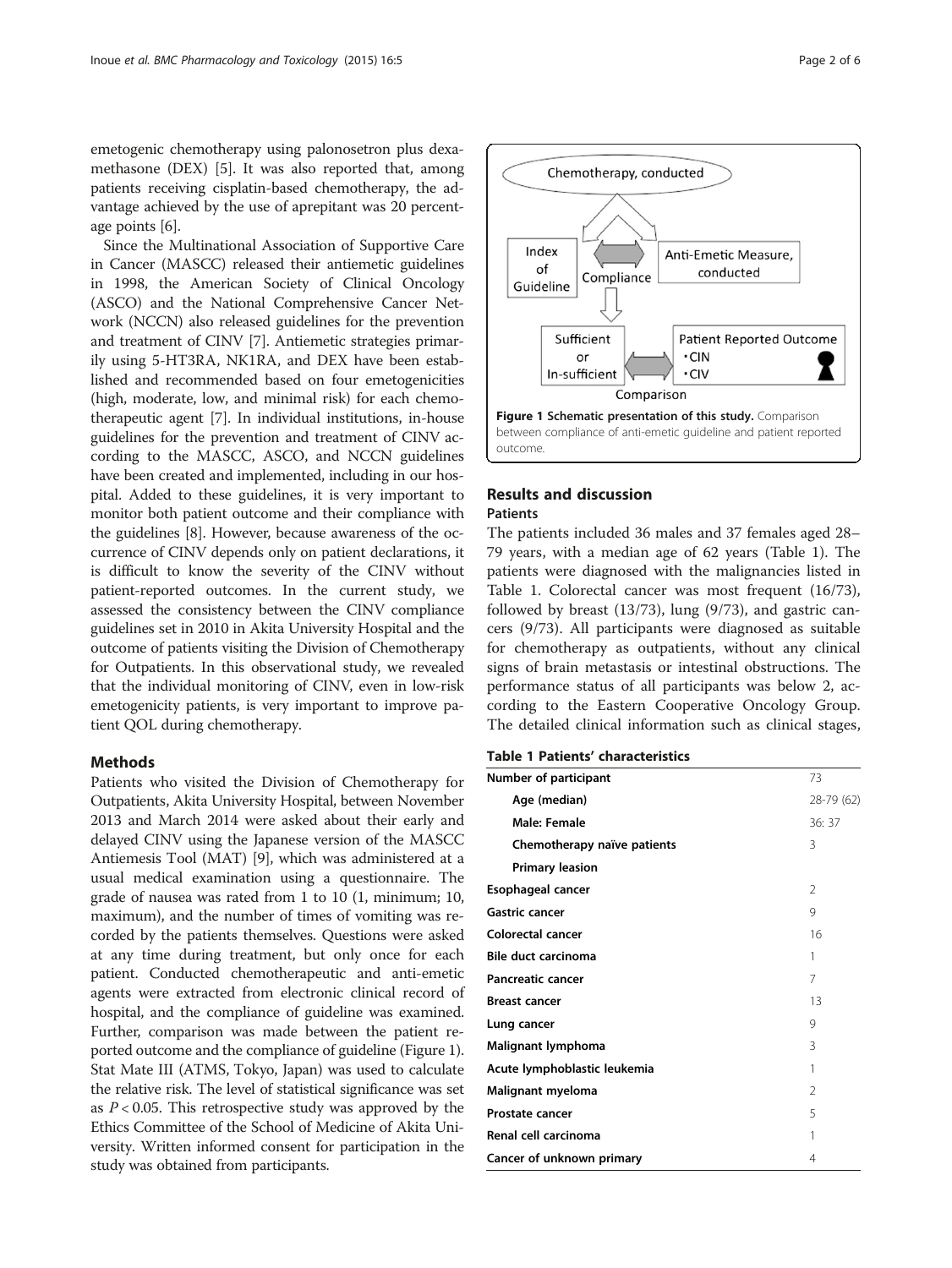previous treatment is listed in Additional file [1](#page-4-0): Table S1. Chemotherapy naïve, and the other patients experienced ≥2 cycles of chemotherapy.

#### Regimens

The regimens used to treat the patients and their emetic risks are listed in Table 2. The most frequent regimen was docetaxel alone (9/73), followed by gemcitabine (8/73). The regimens were divided into four emetic risk groups: high, moderate, low, and minimal risks. The number of patients receiving high-, moderate-, low-, and minimalrisk regimens was 11, 17, 38, and 7, respectively.

#### Compliance with the antiemetic guideline

The compliance of the antiemetic guideline was examined. Our anti-emetic guideline is indicated in Table [3](#page-3-0). Sufficient antiemetic treatments were performed for the minimal-risk regimens in all patients. In the low-risk group, all except 1 case received sufficient treatments; one under treatment was performed in the early phase, and no under treatments were performed in the delayed phase. For the moderate-risk group, sufficient treatments were performed in 14 of cases (82.4%); no under treatments occurred in the early phase, whereas three under treatments were performed in the delayed phase. For the high-risk group, sufficient treatments were performed in 6 cases (54.5%); no under treatments occurred in the early phase, whereas five under treatments were performed in the delayed phase. The overall compliance rate was 87.7%; the compliance rate was 98.6% with early phase CINV. The compliance rate for delayed phase CINV was 87.7%; specifically, 97.4% in the low-risk group, 82.4% in the moderate group, and 54.5% in the high-risk group.

### Comparison between patient outcome and compliance with the guidelines

We next compared the patient-reported CINV and the compliance of guideline. As shown in Figure [2,](#page-3-0) early CINV was not prevented in 22.2% of cases, although the sufficient antiemetic treatment against was conducted. However, early CINV was not prevented at all in the under treatment case. The overall relative risk for compliance with the guidelines was calculated to be 0.22  $(P \lt \mathcal{C})$ 0.05). Specifically, in the minimal-risk group, CIN was not prevented in one of 7 cases (14.3%), in spite of sufficient treatment (the grade of nausea was 2 (G2)). In the lowrisk group, CIN was not prevented in 8 of 37 cases  $(21.6%)$  (G1 to G5; median = G2.5). Among these, one patient vomited once (2.7%). In the moderate-risk group, CIN was not prevented in 2 of 7 cases (11.8%) (G2 to G4; median = G3), but no CIV was observed. In the high-risk group, CIN was not prevented in 5 of 11 cases (45.5%) (G1 to G6; median = G3), but no CIV was observed.

#### Table 2 Treatment regimens and emetogenisity

| Emetogenisity        | Index of anti-emetic<br>guideline                                                                                                    | Regimen              | <b>Number</b>  |
|----------------------|--------------------------------------------------------------------------------------------------------------------------------------|----------------------|----------------|
| Minimal<br>$(n = 7)$ | Early; $(-)$ , Delayed; $(-)$                                                                                                        | $Tmab + VNR$         | 2              |
|                      |                                                                                                                                      | Tmab                 | $\overline{2}$ |
|                      |                                                                                                                                      | <b>VNR</b>           | 1              |
|                      |                                                                                                                                      | $MTX + VCR + PSL$    | 1              |
|                      |                                                                                                                                      | temsirolimus         | 1              |
| Low                  | Early; DEX, Delayed; (-)                                                                                                             | <b>GEM</b>           | 8              |
| $(n = 38)$           |                                                                                                                                      | $S-1 + GEM$          | 1              |
|                      |                                                                                                                                      | $nab-PTX + GEM$      | 1              |
|                      |                                                                                                                                      | nab-PTX              | 3              |
|                      |                                                                                                                                      | $Tmab + PTX$         | 2              |
|                      |                                                                                                                                      | <b>PTX</b>           | 1              |
|                      |                                                                                                                                      | $DTX + S-1$          | 2              |
|                      |                                                                                                                                      | $DTX + EMP$          | 1              |
|                      |                                                                                                                                      | $DTX + PSL$          | 4              |
|                      |                                                                                                                                      | <b>DTX</b>           | 9              |
|                      |                                                                                                                                      | eribulin             | 1              |
|                      |                                                                                                                                      | Bmab + sLV5FU2       | 1              |
|                      |                                                                                                                                      | sLV5FU2              | 3              |
|                      |                                                                                                                                      | VTD                  | 1              |
| Moderate             | Early; NK1RA + 5-HT <sub>3</sub> RA +<br>DEX, or $5-HT_3RA + DEX$ ,<br>Delayed; NK1RA +<br>$5-HT_3RA + DEX$ , or<br>$5-HT_3RA + DEX$ | $Bmab + CBDCA + PTX$ | 3              |
| $(n = 17)$           |                                                                                                                                      | Pmab + FOLFOX6       | 2              |
|                      |                                                                                                                                      | $Bmab + CapeOX$      | 1              |
|                      |                                                                                                                                      | CapeOX               | 3              |
|                      |                                                                                                                                      | SOX                  | 1              |
|                      |                                                                                                                                      | Bmab + FOLFIRI       | 1              |
|                      |                                                                                                                                      | $Bmab + IRIS$        | 1              |
|                      |                                                                                                                                      | <b>IRIS</b>          | 2              |
|                      |                                                                                                                                      | <b>CPT-11</b>        | $\mathfrak{D}$ |
|                      |                                                                                                                                      | VCD                  | 1              |
| High<br>$(n = 11)$   | Early; NK1RA + 5-HT <sub>3</sub> RA +                                                                                                | $CDDP + CPT-11$      | 4              |
|                      | DEX, Delayed; NK1RA +<br>$5-HT_3RA + DEX$                                                                                            | <b>FEC</b>           | 2              |
|                      |                                                                                                                                      | EC                   | 2              |
|                      |                                                                                                                                      | R-CHOP               | 3              |

Tmab; Trastuzumab, VNR; vinorelbine, MTX; Methotrexate, VCR; Vincristine, PSL; Prednisolone, GEM; Gemcitabine, nab-PTX; nab-Paclitaxel, DTX; Docetaxel, EMP; estramustine, Bmab; Bevacizumab, sLV5FU2; simplified biweekly 5-FU & leucovorin, VTD; bortezomib, thalidomide, dexamethasone, CBDCA; Carboplatin, FOLFOX6; combination of Oxaliplatin and 5FU, CapeOX; capecitabine plus intermittent oxaliplatin, SOX; S-1 plus intermittent oxaliplatin, FOLFIRI; combination of Irinotecan and 5FU IRIS; CPT-11; Irinotecan, VCD; bortezomib, Cyclophosphamide, dexamethasone, CDDP; Cisplatin, FEC; 5FU, Epirubicin, Cyclophosphamide, EC; Epirubicin, Cyclophosphamide, R-CHOP; Rituximab, Cyclophosphamide, Doxorubicin, Vincristine, Prednisolone.

Delayed CINV was not prevented in 17 of the 65 cases (26.2%), even though sufficient antiemetic treatments were conducted (Figure [3\)](#page-3-0). In the under treatment cases, CINV (G1) was not prevented in 1 of 8 cases (12.5%).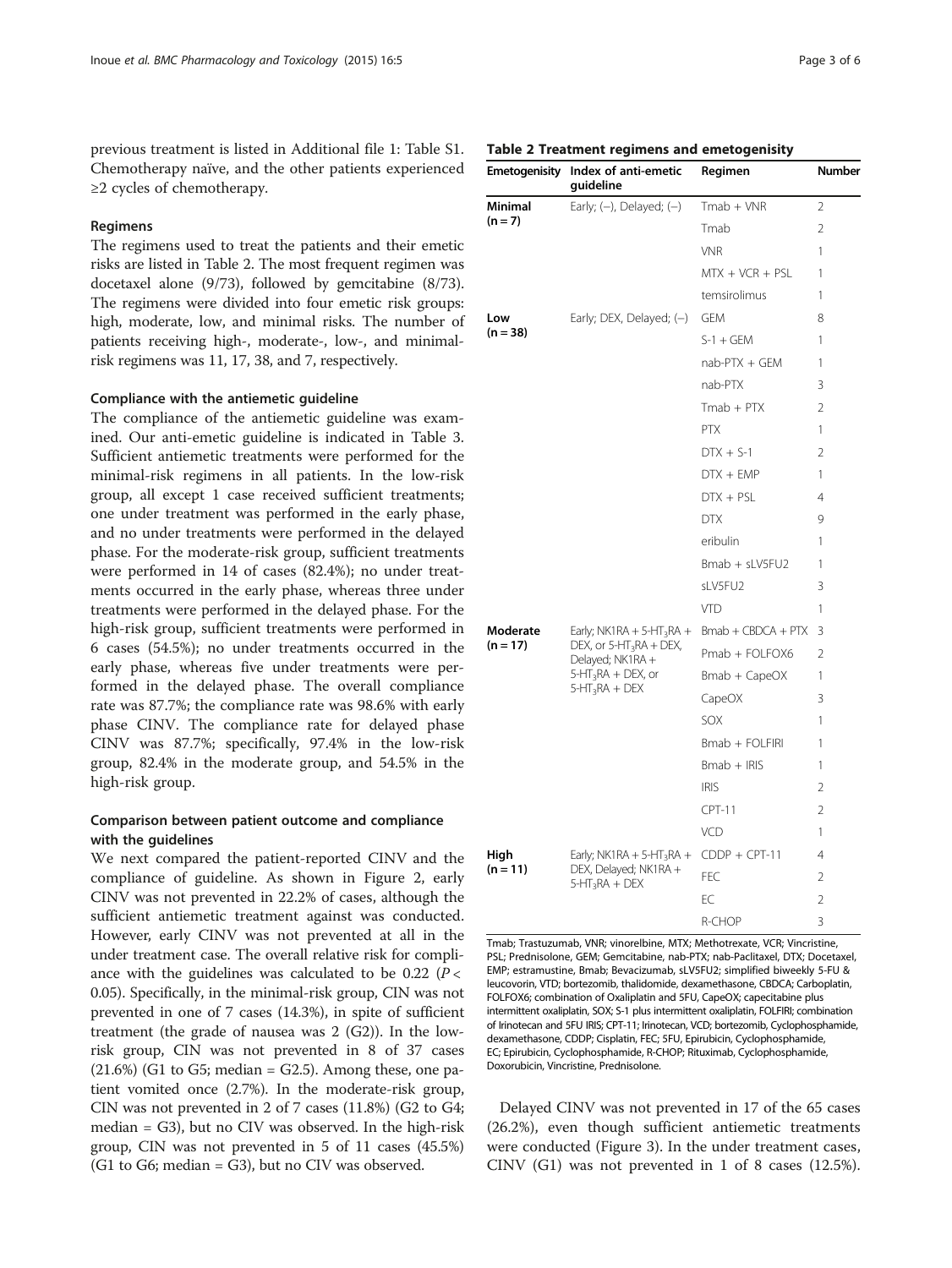<span id="page-3-0"></span>Table 3 Compliance of antiemetic treatment

| Emetogenisity | <b>Actual measure (Early)</b>     | Actual measure (Delayed) | n              | Compliance   |
|---------------|-----------------------------------|--------------------------|----------------|--------------|
| Minimal       | $5-HT_3RA + DEX$                  | no                       | $\overline{2}$ | Sufficient   |
|               | $5-HT_3RA$                        | no                       |                | Sufficient   |
|               | <b>DEX</b>                        | no                       |                | Sufficient   |
|               | no                                | no                       | 3              | Sufficient   |
| Low           | $5-HT_3RA + DEX$                  | no                       | 29             | Sufficient   |
|               | $5-HT_3RA + DEX$                  | <b>DEX</b>               | 3              | Sufficient   |
|               | $5-HT_3RA + DEX$                  | D <sub>2</sub> RA        |                | Sufficient   |
|               | <b>DEX</b>                        | <b>DEX</b>               |                | Sufficient   |
|               | <b>DEX</b>                        | no                       | 3              | Sufficient   |
|               | no                                | no                       |                | Insufficient |
| Moderate      | $5-HT_3RA + DEX$                  | <b>DEX</b>               | 6              | Sufficient   |
|               | $5-HT_3RA + DEX$                  | NK1RA + DEX              | 3              | Sufficient   |
|               | $NK1RA + 5-HT_3RA + DEX$          | NK1RA                    | $\overline{2}$ | Sufficient   |
|               | $NK1RA + 5-HT_3RA + steroid (MM)$ | NK1RA                    |                | Sufficient   |
|               | $NK1RA + 5-HT_3RA + DEX$          | $5-HT_3RA + DEX + NK1RA$ |                | Sufficient   |
|               | $5-HT_3RA + DEX$                  | no                       | 3              | Insufficient |
|               | $5-HT_3RA + DEX$                  | DEX + D2RA               | 1              | Sufficient   |
| High          | $NK1RA + 5-HT_3RA + DEX$          | NK1RA                    | 2              | Insufficient |
|               | $NK1RA + 5-HT_3RA + steroid (ML)$ | NK1RA                    | 2              | Sufficient   |
|               | $NK1RA + 5-HT_3RA + steroid (ML)$ | NK1RA + D2RA             |                | Sufficient   |
|               | $5-HT_3RA + DEX$                  | <b>DEX</b>               | $\overline{2}$ | Insufficient |
|               | $5-HT_3RA + DEX$                  | no                       |                | Insufficient |

5-HT3RA; 5-HT3 receptor antagonist, DEX; Dexamethasone, D2RA; Dopamine receptor D2 receptor antagonist, NK1RA; Neurokinin 1 receptor antagonist, MM; multiple myeloma, ML; malignant lymphoma.





minimal-risk group; mod, moderate-risk group. An open circle indicates the case with a complete response. The shaded circle indicates CIN (the number corresponds to the grade of nausea). The closed rectangle indicates CIV (the number corresponds to the number of times of vomiting).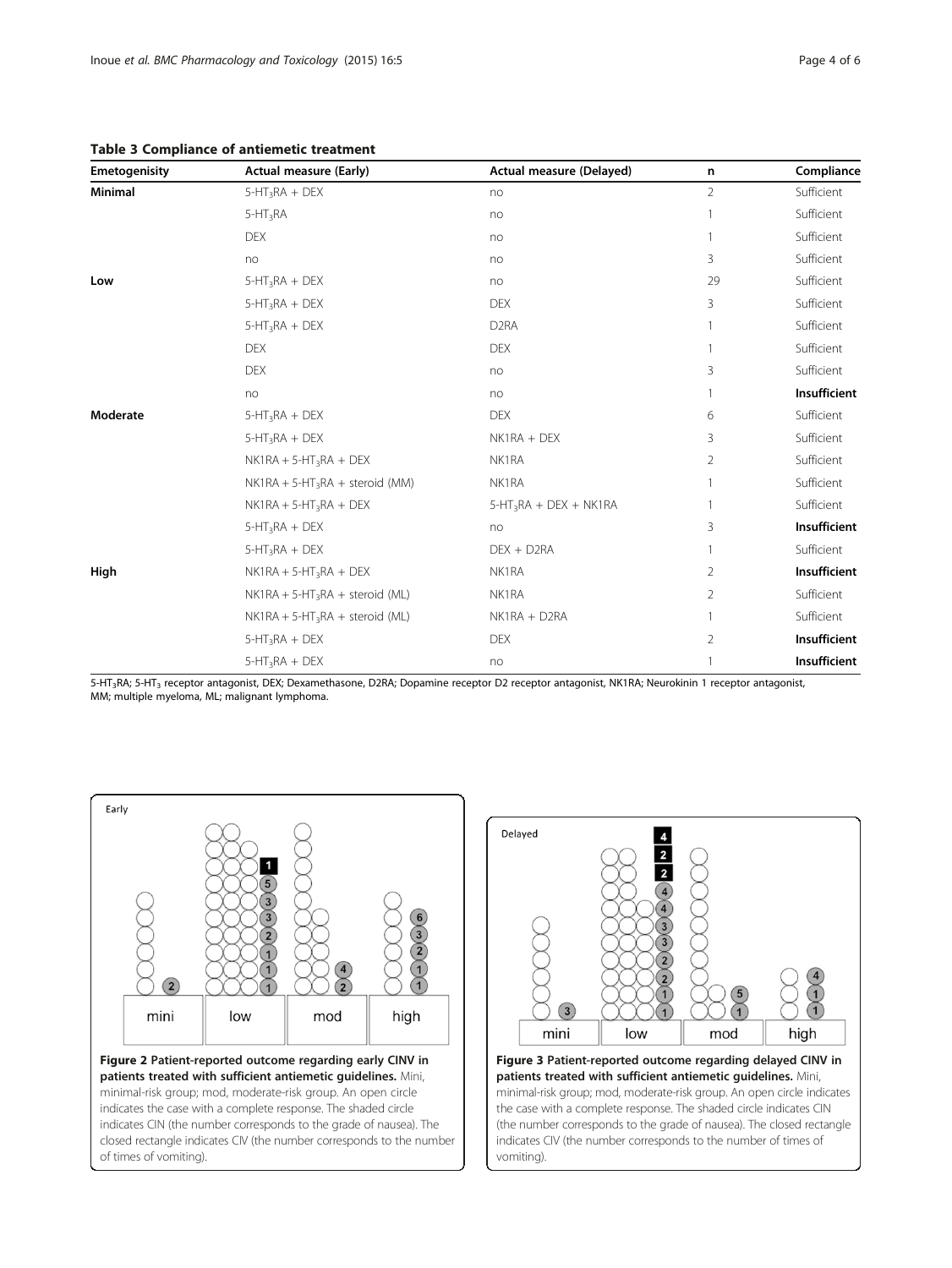<span id="page-4-0"></span>The overall relative risk for delayed CINV was 2.22 ( $P <$ 0.05). Specifically, in the minimal-risk group, CIN was not prevented in 1 of 7 cases (14.3%) (G3). In the lowrisk group, CIN was not prevented in 11 of 38 cases  $(29.0\%)$  (G1 to G4; median = G3). Among these, three patients vomited (two patients twice and one patient once). In the moderate-risk group, CIN was not prevented in 2 of 14 cases  $(14.3%)$  (G1 to G5; median = G3), but there were no instances of vomiting. In the high-risk group, CIN was not prevented in 3 of 6 cases  $(50%)$  (G1 to G4; median = G4), but there was no vomiting.

In this observational study, CIV occurred only in the patients that received low emetogenic chemotherapeutic agents. One male patient (71 years old) that reported early CIV was treated for the second time with nabpactlitaxel for his carcinoma of unknown origin, mediastinal lymph node metastasis, and pleural dissemination. The remaining three patients claimed breakthrough CIV. Of these, one female patient (42 years old) was treated for the fourth time with eribulin for breast cancer with bone and liver metastases. Another female patient (61 years old) was treated with docetaxel for the second time for lung cancer with asymptomatic and multiple micrometastases in the brain. Finally, one male patient (55 years old) was treated for the twelfth time with docetaxel for lung cancer and cancerous pleuritis. The compliance rate of our hospital was better than that reported previously [[10](#page-5-0)]. Preventive treatment against early CINV was almost completely effective; however, the prevention of delayed CINV was not sufficient in the high-risk group according to the current guidelines. It is necessary to prevent delayed CINV. According to the patient-reported outcome, delayed CINV occurred in only 12.5% of the patients that were treated with antiemetic agents insufficiently. However, early and delayed CIN occurred in 22.2% and 26.2% of patients, respectively, in spite of conduction of sufficient anti-emetic treatment, particularly, in the high-risk group, early and delayed CIN occurred in 45.5% and 50.0% of patients, respectively. However, the grade of CIN was not so severe (The median grade of early CIN = G3. and delayed CIN = G4). Moreover, no CIV (breakthrough CIV) was reported. The guidelines for the prevention of CINV in the high-risk group appeared to be effective to comparable extent. In the low-risk group, early and delayed CINV occurred in 21.6% and 28.9% of patients, respectively, in spite of sufficient anti-emetic treatment (The median grade of the early and the delayed  $CIN = G2.5$ and G3, respectively). Moreover, 3 cases of breakthrough CIV were reported. Among these, all three vomited several times. These data suggest that compliance with the guideline alone could not prevent emetogenicity. Consistent with this, a previous study also reported that sufficient measures could not prevent breakthrough CIV completely, even in low-risk patients [\[11](#page-5-0)]. In addition, some reports have discussed the difficulty of prevention using antiemetic guidelines for delayed CINV [[12,13\]](#page-5-0). In particular, prevention in low-risk patients remains controversial.

Current guidelines are based primarily on the emetogenicity of chemotherapeutic agents. Data suggested that individual differences in the sensitivity to antiemetic treatments may occur. There are also too many individual parameters, including exposure to chemotherapy, alcohol use, age, and gender [[14,15](#page-5-0)]. As such, data should be gathered and analyzed regarding CINV cases. Such factors may include individual sensitivities to the preventive agents, tumor status, and the physical condition of patient. Refining the antiemetic measures is also necessary; accordingly, some methods have been proposed [[13,16\]](#page-5-0). However, the establishment of the personalized precautions as well as the standard one is likely to be necessary for the complete prevention of CINV.

#### Conclusions

The generation of antiemetic guidelines might contribute toward patient compliance with antiemetic measures. However, complete prevention remains challenging because individual factors should be considered.

#### Additional file

[Additional file 1: Table S1.](http://www.biomedcentral.com/content/supplementary/s40360-015-0005-1-s1.doc) Detailed characteristics of participants.

#### Abbreviations

QOL: Quality of life; CINV: Chemotherapy-induced nausea and vomiting; 5-HT3: 5-hydroxytryptamine; 5-HT3RA: 5-HT3 receptor antagonists; NK1: Neurokinin 1; NK1RA: NK1 receptor antagonist; MASCC: Multinational association of supportive care in cancer; ASCO: the American society of clinical oncology; NCCN: National comprehensive cancer network; DEX: Dexamethasone; MAT: MASCC antiemesis tool.

#### Competing interests

The authors declare that they have no competing interests.

#### Authors' contributions

MI, MS, and NS gathered the patient data. MS, NS, KO, MM, and HS set the in-house guidelines. HS planned the study and wrote the manuscript. All authors read and approved the final manuscript.

#### Authors' information

MI is an assistant professor, KO is a lecturer, and HS is a professor in the Department of Clinical Oncology. MM is a professor in the Department of Pharmacy. HS is a Japanese Society of Medical Oncology certified specialist in Medical Oncology. MS was Board-Certified as a Pharmacist in Oncology Pharmacy by the Japanese Society of Hospital Pharmacist. NS is a Japanese Nursing Association-certified nurse for cancer chemotherapy.

#### Acknowledgments

The authors would like to thank Enago ([http://www.enago.jp\)](http://www.enago.jp) for English language review.